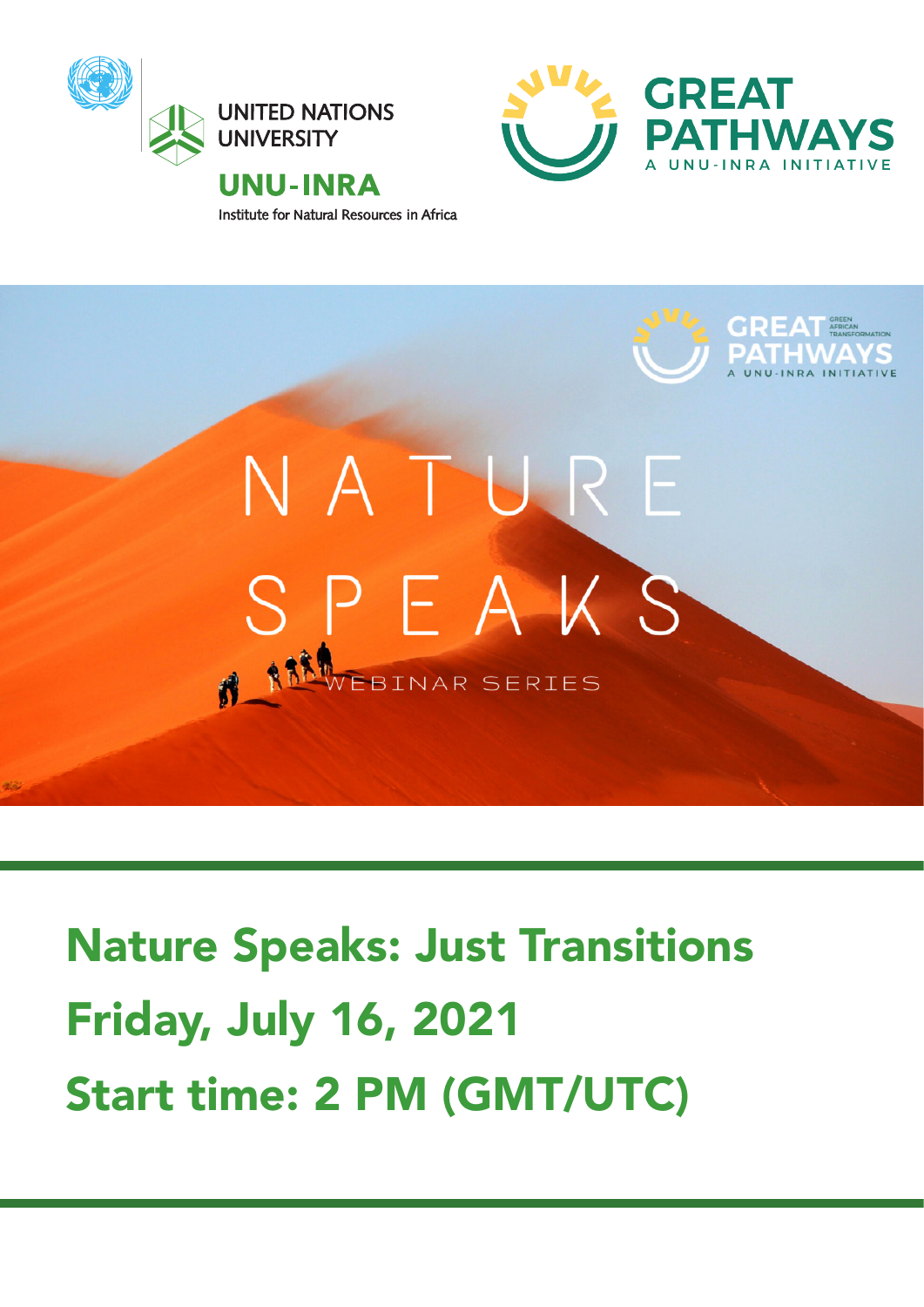

Dr. Rose Mwebaza (PhD) is the Director of UN Climate Technology Centre and Network (CTCN) and brings 20 years' experience providing policy advice on a wide range of climate change, environment and sustainable development issues. She has previously served as Chief Natural Resources Officer at the African Development Bank and held leadership positions within the UN Development Programme.

Professor Chukwumerije Okereke is the Director of the Centre for Climate Change and Development at Alex Ekwueme Federal University Ndufu-Alike and a Visiting Professor at the Universities of Reading and Oxford, UK respectively. He is a globally recognized leading scholar on global climate governance and international development with expertise in climate justice, national green growth transition in Africa, climate adaptation, business climate strategies, environmental policy, advising governments, corporates, and international institutions (e.g. United Nations, African Union). Professor Okereke was previously the Co-Director of the Center for Climate and Justice.





Dr James Murombedzi (PhD) is a Senior Climate Governance Specialist and Coordinator of the African Climate Policy Centre (ACPC) at the UN Economic Commission for Africa (UN-ECA). Prior to that, he was Chief Technical Advisor in Environment and Energy with the United Nations Environmental Program. James Murombedzi is also an expert on land, resource rights and local governance.

Dr Fatima Denton (PhD) is the Director of the United Nations University, Institute for Natural Resources in Africa (UNU-INRA). Prior to joining UNU-INRA, she worked at the United Nations Economic Commission for Africa (UN-ECA) as Director of the Natural Resource Management Division and Coordinator of the African Climate Policy Center (ACPC). Dr. Denton is also a lead author for the Intergovernmental Panel on Climate Change (IPCC) special report on climate change and land, and Lead Author for the Fourth, Fifth and Sixth Assessment Reports of the IPCC. She has served on numerous scientific committees and boards and is a current member of the advisory board of Future Earth and a trustee of UK-based International Institute on Environment and Development (IIED).